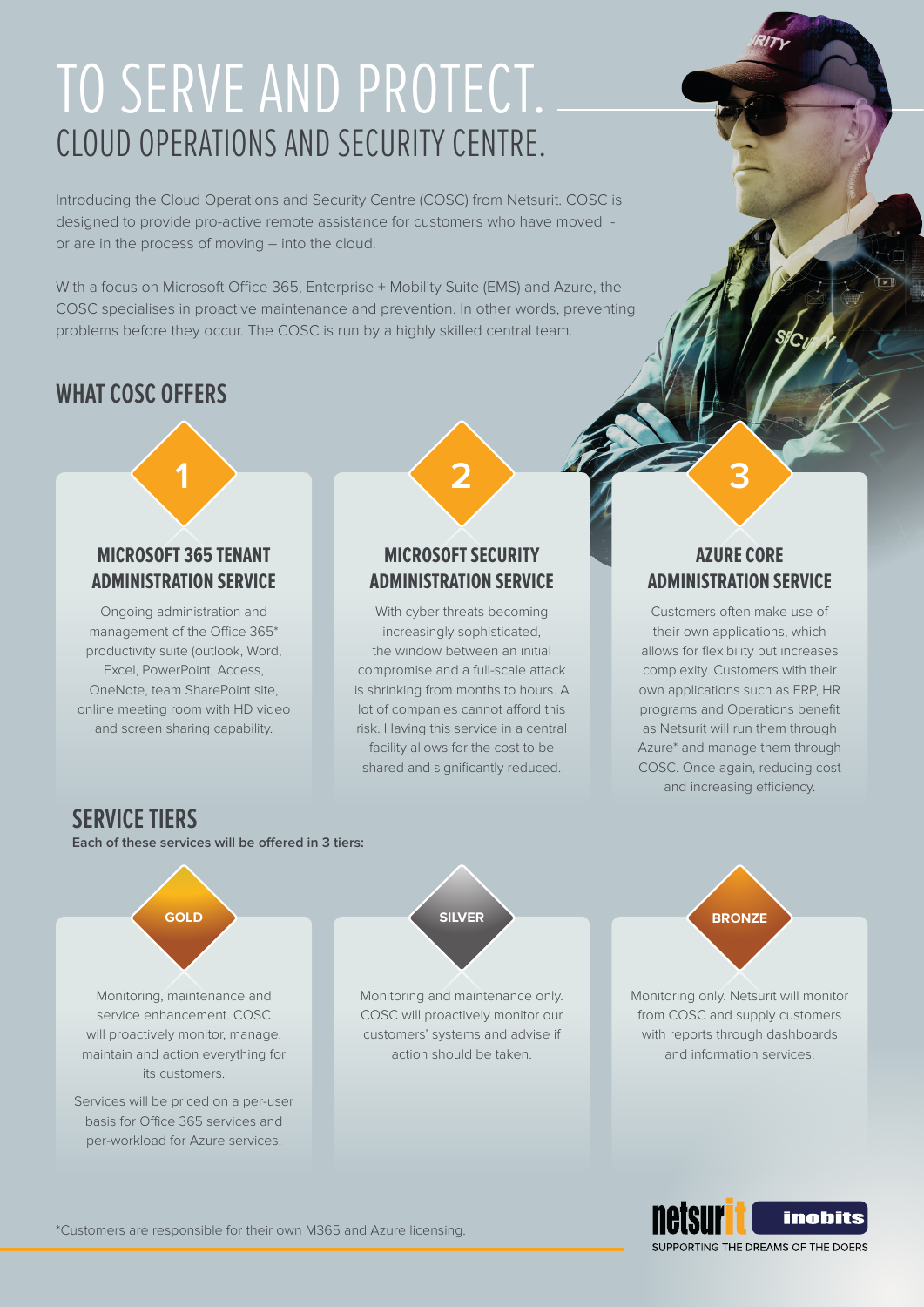## **AZURE CORE ADMINISTRATION SERVICES**



#### **AZURE SERVICE ENHANCEMENT**

- Proactively monitor and evaluate the state of all Azure services.
- Implement service enhancements.



#### **MANAGE DELEGATION AND ADMIN ROLES IN AZURE**

- Provide a facility to query and modify delegations in Azure.
- Receive and evaluate requests for new administrators.
- Assign users to administrative roles.
- Design and implement custom administrative roles.
- Provide periodic reports.



#### **INVESTIGATE SECURITY REQUIREMENTS AND CAPABILITIES IN AZURE SERVICES**

- Cost containment
- Excess Capacity
- Containment



#### **MANAGE INTEGRATION WITH IDENTITY AND AUTHENTICATION SERVICES**

- Ensure required changes are made to resolve directory synchronization.
- Analyse standard reports and make recommendation where relevant.
- Delegate the appropriate roles to pull built-in reports.



#### **MONITOR AZURE USING AZURE MONITOR**

Assist Customer support teams with logging of support calls to Microsoft Premier Support Services for issues relating to the security of the Azure tenant and subscriptions.



#### **AZURE REPORTING**

- Workload-related services.
- Configure customised monitoring of networks, applications and on-premises workloads.
- Team proactively implements changes based on Azure Monitor findings.
- Provide reports, alerts and recommendations.





#### **PROACTIVELY MONITOR AZURE SECURITY STATUS**

- Forward and review of security alerts and reports generated by the Azure Security Centre, Azure Identity Protection, Azure Monitor and other related services.
- Notify appropriate customer operational teams of security incidents and issues, and resolve accordingly.
- Provide recommendations to customer for potential changes to infrastructure configuration, policies and operational processes.

#### **MANAGEMENT AND ENHANCEMENT OF AZURE SECURITY STATE**

- Implementation of changes to enhance security.
- Interaction with operational support teams to resolve security risks and incidents.
- Documentation of findings and recommendations.
- Develop and update a monthly Security State Report.

#### **CREATE RESOURCES FOR NEW AZURE SERVICES**

- Create new Azure subscriptions resource groups and management groups.
- Create Azure network components.
- Create JSON templates for new Azure resources.

#### **COLLABORATE WITH OTHER SUPPORT TEAMS**

- Work with other support teams who focus on admin of specific Azure services, as well as related on-premises services.
- Receive, evaluate and execute requests for changes and other activities performed.



#### **BUT WAIT, THERE'S MORE!**

Space prevents us from going into more detail on these and all the other services we offer. For more information, please contact **solutions@netsurit.com**